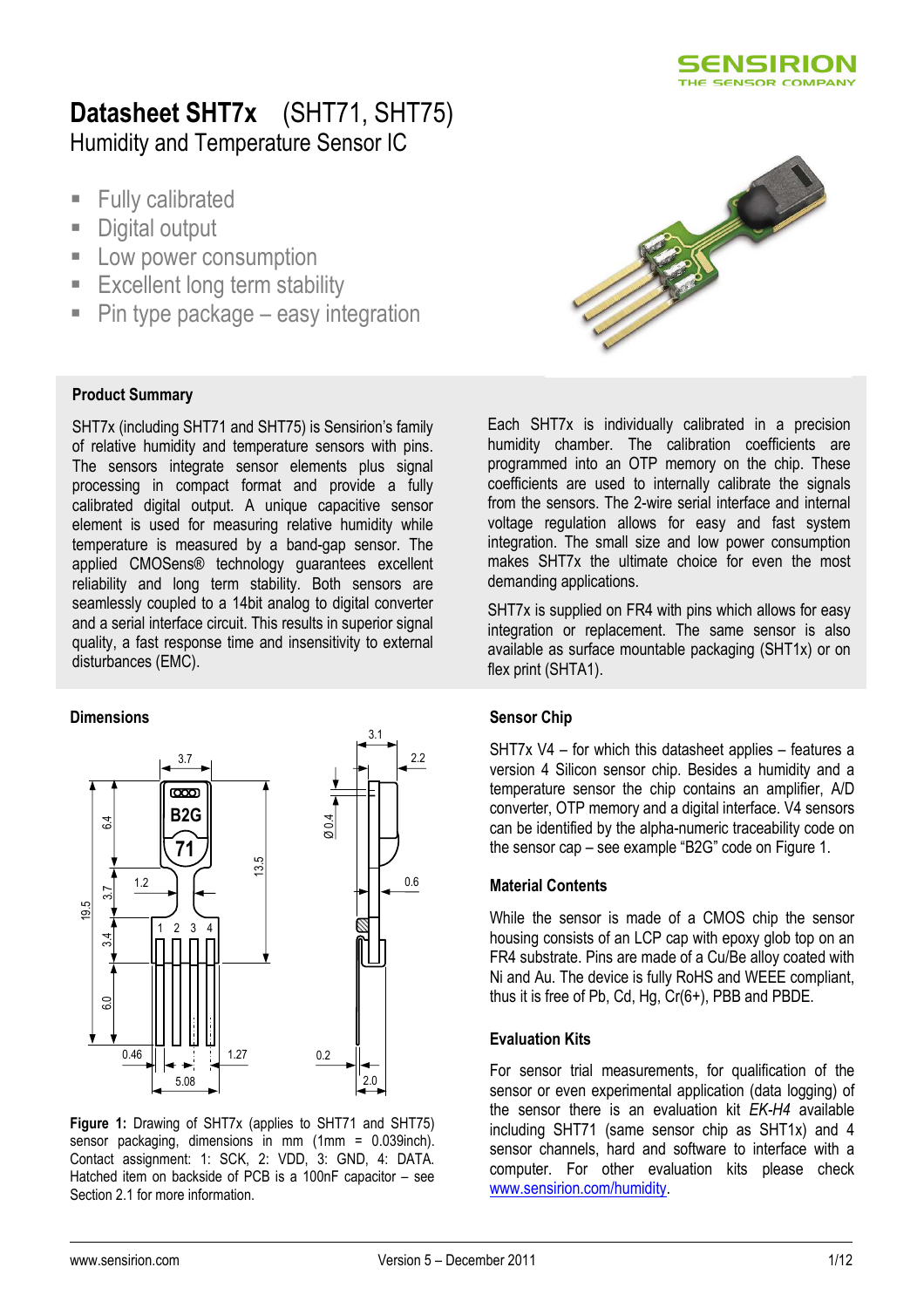

# **Sensor Performance**

### **Relative Humidity**

| Parameter                    | Condition  | min          | typ                 | max  | <b>Units</b> |
|------------------------------|------------|--------------|---------------------|------|--------------|
|                              |            | 0.4          | 0.05                | 0.05 | %RH          |
| Resolution <sup>1</sup>      |            | 8            | 12                  | 12   | bit          |
| Accuracy <sup>2</sup>        | typ        |              | $\pm 3.0$           |      | %RH          |
| SHT71                        | max        |              | see Figure 2        |      |              |
| Accuracy <sup>2</sup>        | typ        |              | ±1.8                |      |              |
| SHT75                        | max        | see Figure 2 |                     |      |              |
| Repeatability                |            |              | ±0.1                |      | %RH          |
| Hysteresis                   |            |              | ±1                  |      | %RH          |
|                              | raw data   |              | ±3                  |      | %RH          |
| Nonlinearity                 | linearized |              | <<1                 |      | %RH          |
| Response time <sup>3</sup>   | tau 63%    |              | 8                   |      | s            |
| <b>Operating Range</b>       |            | 0            |                     | 100  | %RH          |
| Long term drift <sup>4</sup> | normal     |              | ${}^{5}$ ${}^{0.5}$ |      | %RH/vr       |



**Figure 2:** Maximal RH-tolerance at 25°C per sensor type.

#### **Electrical and General Items**

| Parameter                                                    | Condition                                       | min | typ | max | Units |
|--------------------------------------------------------------|-------------------------------------------------|-----|-----|-----|-------|
| Source Voltage                                               |                                                 | 2.4 | 3.3 | 5.5 |       |
|                                                              | sleep                                           |     | 2   | 5   | μW    |
| Power<br>Consumption <sup>5</sup>                            | measuring                                       |     | 3   |     | mW    |
|                                                              | average                                         |     | 90  |     | μW    |
| digital 2-wire interface, see Communication<br>Communication |                                                 |     |     |     |       |
| Storage                                                      | $10 - 50^{\circ}$ C (0 - 80°C peak), 20 - 60%RH |     |     |     |       |

#### **Temperature**

| Parameter                  | Condition | min          | typ          | max   | <b>Units</b> |
|----------------------------|-----------|--------------|--------------|-------|--------------|
| Resolution <sup>1</sup>    |           | 0.04         | 0.01         | 0.01  | °C           |
|                            |           | 12           | 14           | 14    | bit          |
| Accuracy <sup>2</sup>      | typ       |              | $\pm 0.4$    |       | °C           |
| SHT71                      | max       |              | see Figure 3 |       |              |
| Accuracy <sup>2</sup>      | typ       |              | ±0.3         |       | °C           |
| SHT75                      | max       | see Figure 3 |              |       |              |
| Repeatability              |           |              | ±0.1         |       | °C           |
|                            |           | -40          |              | 123.8 | °C           |
| <b>Operating Range</b>     |           | $-40$        |              | 254.9 | °F           |
| Response Time <sup>6</sup> | tau 63%   | 5            |              | 30    | s            |
| Long term drift            |           |              | ${}_{0.04}$  |       | °C/yr        |



**Figure 3:** Maximal T-tolerance per sensor type.

#### **Packaging Information**

| Sensor Type  | Packaging           | Quantity | Order Number |
|--------------|---------------------|----------|--------------|
| <b>SHT71</b> | <b>Tape Stripes</b> | 50       | 1-100092-04  |
| <b>SHT75</b> | <b>Tape Stripes</b> | 50       | 1-100071-04  |

This datasheet is subject to change and may be amended without prior notice.

 $\overline{a}$ 

<sup>1</sup> The default measurement resolution of is 14bit for temperature and 12bit for humidity. It can be reduced to 12/8bit by command to status register.

<sup>&</sup>lt;sup>2</sup> Accuracies are tested at Outgoing Quality Control at  $25^{\circ}$ C (77°F) and 3.3V. Values exclude hysteresis and are only applicable to non-condensing environments.

 $3$  Time for reaching 63% of a step function, valid at 25°C and 1 m/s airflow.

<sup>4</sup> Value may be higher in environments with high contents of volatile organic compounds. See Section 1.3 of Users Guide.

<sup>&</sup>lt;sup>5</sup> Values for VDD=3.3V at 25°C, average value at one 12bit measurement per second.

<sup>6</sup> Response time depends on heat capacity of and thermal resistance to sensor substrate.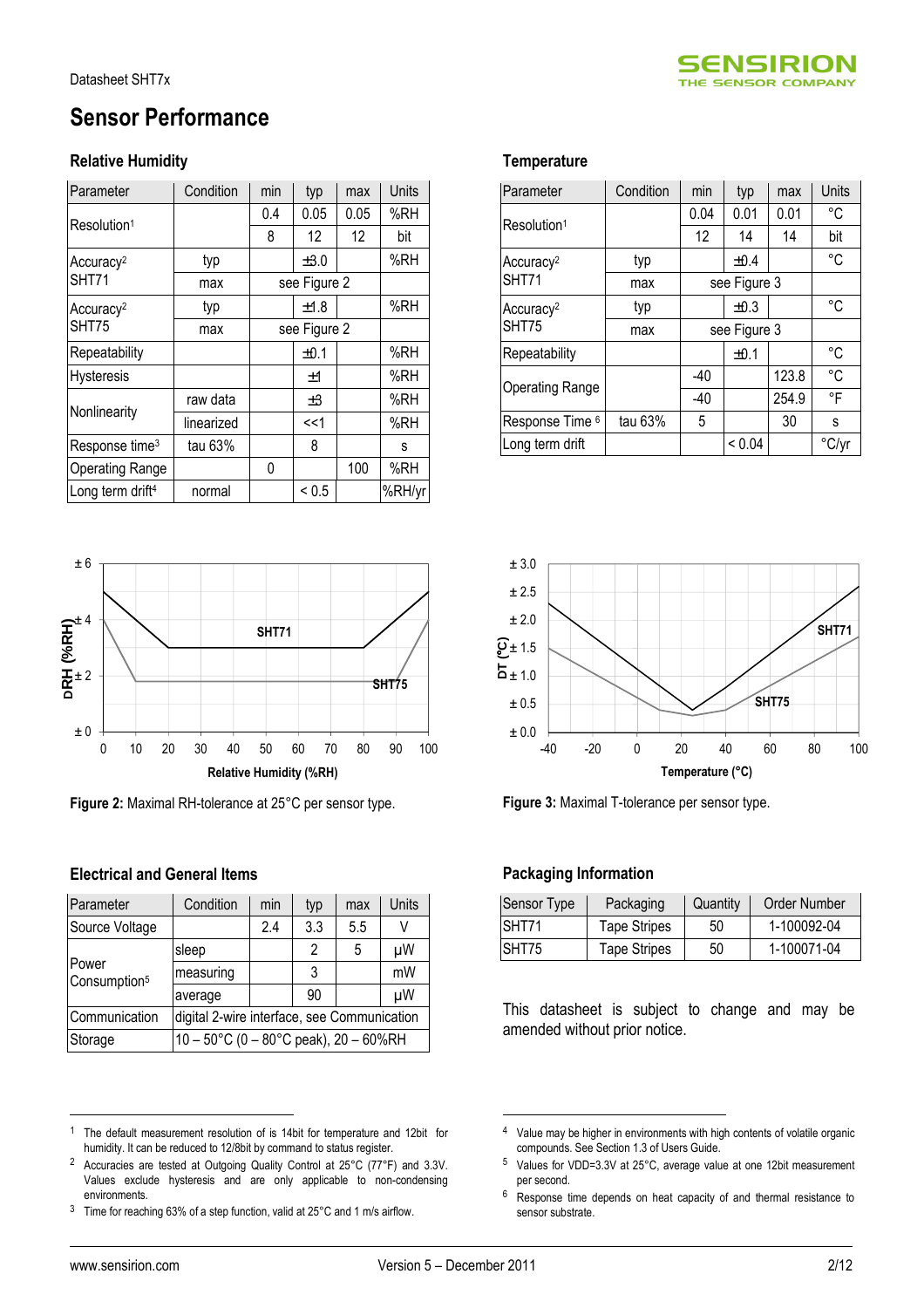

# **Users Guide SHT7x**

## **1 Application Information**

### **1.1 Operating Conditions**

Sensor works stable within recommended normal range – see Figure 4. Long term exposures to conditions outside normal range, especially at humidity >80%RH, may temporarily offset the RH signal (+3 %RH after 60h). After return to normal range it will slowly return towards calibration state by itself. See Section 1.4 "Reconditioning Procedure" to accelerate eliminating the offset. Prolonged exposure to extreme conditions may accelerate ageing.



**Figure 4:** Operating Conditions

### **1.2 Sockets and Soldering**

For maintain high accuracy specifications the sensor shall not be soldered. Sockets may be used such as "Preci-dip / Mill-Max R851-83-004-20-001" or similar.

Standard wave soldering ovens may be used at maximum 235°C for 20 seconds. For manual soldering contact time must be limited to 5 seconds at up to 350°C<sup>7</sup> .

After wave soldering the devices should be stored at >75%RH for at least 12h to allow the polymer to rehydrate. Alternatively the re-hydration process may be performed at ambient conditions (>40%RH) during more than 5 days.

In no case, neither after manual nor wave soldering, a board wash shall be applied. In case of application with exposure of the sensor to corrosive gases the soldering pads of pins and PCB shall be sealed to prevent loose contacts or short cuts.

### **1.3 Storage Conditions and Handling Instructions**

It is of great importance to understand that a humidity sensor is not a normal electronic component and needs to be handled with care. Chemical vapors at high concentration in combination with long exposure times may offset the sensor reading.

For these reasons it is recommended to store the sensors in original packaging including the sealed ESD bag at following conditions: Temperature shall be in the range of 10°C – 50°C (0 – 80°C for limited time) and humidity at 20 – 60%RH (sensors that are not stored in ESD bags). For sensors that have been removed from the original packaging we recommend to store them in ESD bags made of metal-in PE-HD<sup>8</sup>.

In manufacturing and transport the sensors shall be prevented of high concentration of chemical solvents and long exposure times. Out-gassing of glues, adhesive tapes and stickers or out-gassing packaging material such as bubble foils, foams, etc. shall be avoided. Manufacturing area shall be well ventilated.

For more detailed information please consult the document *"Handling Instructions"* or contact Sensirion.

### **1.4 Reconditioning Procedure**

As stated above extreme conditions or exposure to solvent vapors may offset the sensor. The following reconditioning procedure may bring the sensor back to calibration state:

| Baking:       | 100 – 105 °C at < 5% RH for 10h             |
|---------------|---------------------------------------------|
| Re-Hydration: | 20 – 30°C at ~ 75%RH for 12h <sup>9</sup> . |

### **1.5 Temperature Effects**

Relative humidity reading strongly depends on temperature. Therefore, it is essential to keep humidity sensors at the same temperature as the air of which the relative humidity is to be measured. In case of testing or qualification the reference sensor and test sensor must show equal temperature to allow for comparing humidity readings.

The packaging of SHT7x is designed for minimal heat transfer from the pins to the sensor. Still, if the SHT7x shares a PCB with electronic components that produce heat it should be mounted in a way that prevents heat transfer or keeps it as low as possible.

Furthermore, there are self-heating effects in case the measurement frequency is too high. Please refer to Section 3.3 for detailed information.

 $\overline{a}$ 

<sup>&</sup>lt;sup>8</sup> For example, 3M antistatic bag, product "1910" with zipper.

<sup>&</sup>lt;sup>9</sup> 75%RH can conveniently be generated with saturated NaCl solution. 100 – 105°C correspond to 212 – 221°F, 20 – 30°C correspond to 68 – 86°F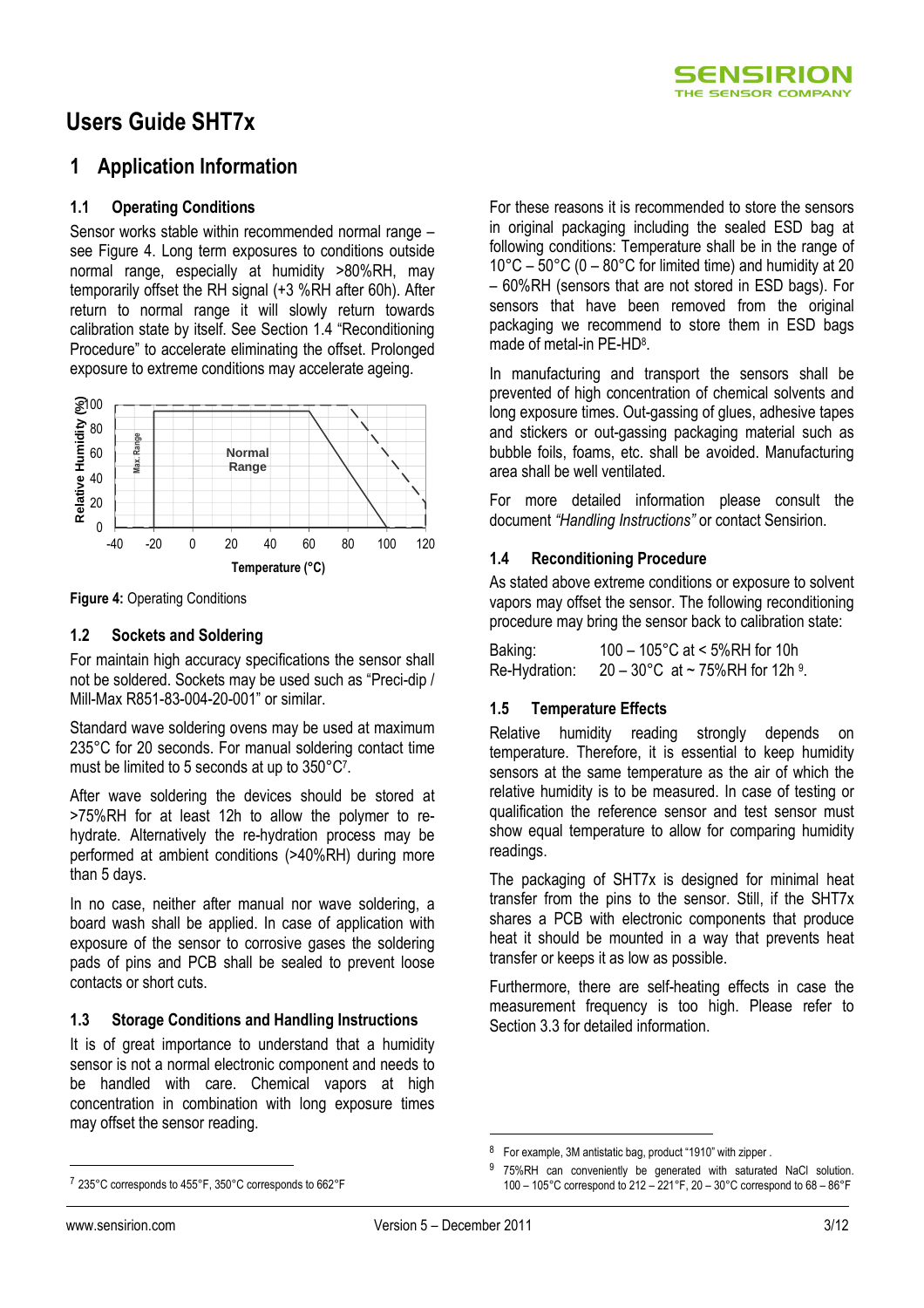### **1.6 Light**

The SHT7x is not light sensitive. Prolonged direct exposure to sunshine or strong UV radiation may age the housing.

### **1.7 Materials Used for Sealing / Mounting**

Many materials absorb humidity and will act as a buffer increasing response times and hysteresis. Materials in the vicinity of the sensor must therefore be carefully chosen. Recommended materials are: Any metals, LCP, POM (Delrin), PTFE (Teflon), PE, PEEK, PP, PB, PPS, PSU, PVDF, PVF.

For sealing and gluing (use sparingly): Use high filled epoxy for electronic packaging (e.g. glob top, underfill), and Silicone. Out-gassing of these materials may also contaminate the SHT7x (see Section 1.3). Therefore try to add the sensor as a last manufacturing step to the assembly, store the assembly well ventilated after manufacturing or bake at 50°C for 24h to outgas contaminants before packing.

### **1.8 Wiring Considerations and Signal Integrity**

SHT7x are often applied using wires. Carrying the SCK and DATA signal parallel and in close proximity more than 10cm may result in cross talk and loss of communication. This may be resolved by routing VDD and/or GND between the two data signals and/or using shielded cables. Furthermore, slowing down SCK frequency will possibly improve signal integrity.

Please see the Application Note "ESD, Latch-up and EMC" for more information.

### **1.9 ESD (Electrostatic Discharge)**

ESD immunity is qualified according to MIL STD 883E, method 3015 (Human Body Model at ±2 kV).

Latch-up immunity is provided at a force current of  $±100$ mA with T<sub>amb</sub> = 80°C according to JEDEC78A. See Application Note "ESD, Latch-up and EMC" for more information.

## **2 Interface Specifications**

| Pin | <b>Name</b> | <b>Comment</b>             |  |  |
|-----|-------------|----------------------------|--|--|
|     | <b>SCK</b>  | Serial Clock, input only   |  |  |
| 2   | VDD         | Source Voltage             |  |  |
| 3   | <b>GND</b>  | Ground                     |  |  |
|     | DATA        | Serial Data, bidirectional |  |  |



**SENSIRION** THE SENSOR COMPANY

**Table 1:** SHT7x pin assignment.

### **2.1 Power Pins (VDD, GND)**

The supply voltage of SHT7x must be in the range of 2.4 and 5.5V, recommended supply voltage is 3.3V. Decoupling of VDD and GND by a 100nF capacitor is integrated on the backside of the sensor packaging.

The serial interface of the SHT7x is optimized for sensor readout and effective power consumption. The sensor cannot be addressed by I2C protocol, however, the sensor can be connected to an I2C bus without interference with other devices connected to the bus. Microcontroller must switch between protocols.



**Figure 5:** Typical application circuit, including pull up resistor RP.

### **2.2 Serial clock input (SCK)**

SCK is used to synchronize the communication between microcontroller and SHT7x. Since the interface consists of fully static logic there is no minimum SCK frequency.

### **2.3 Serial data (DATA)**

The DATA tri-state pin is used to transfer data in and out of the sensor. For sending a command to the sensor, DATA is valid on the rising edge of the serial clock (SCK) and must remain stable while SCK is high. After the falling edge of SCK the DATA value may be changed. For safe communication DATA valid shall be extended  $T_{SI}$  and  $T_{HO}$ before the rising and after the falling edge of SCK, respectively – see Figure 6. For reading data from the sensor, DATA is valid  $T_V$  after SCK has gone low and remains valid until the next falling edge of SCK.

To avoid signal contention the microcontroller must only drive DATA low. An external pull-up resistor (e.g. 10 kΩ) is required to pull the signal high – it should be noted that pull-up resistors may be included in I/O circuits of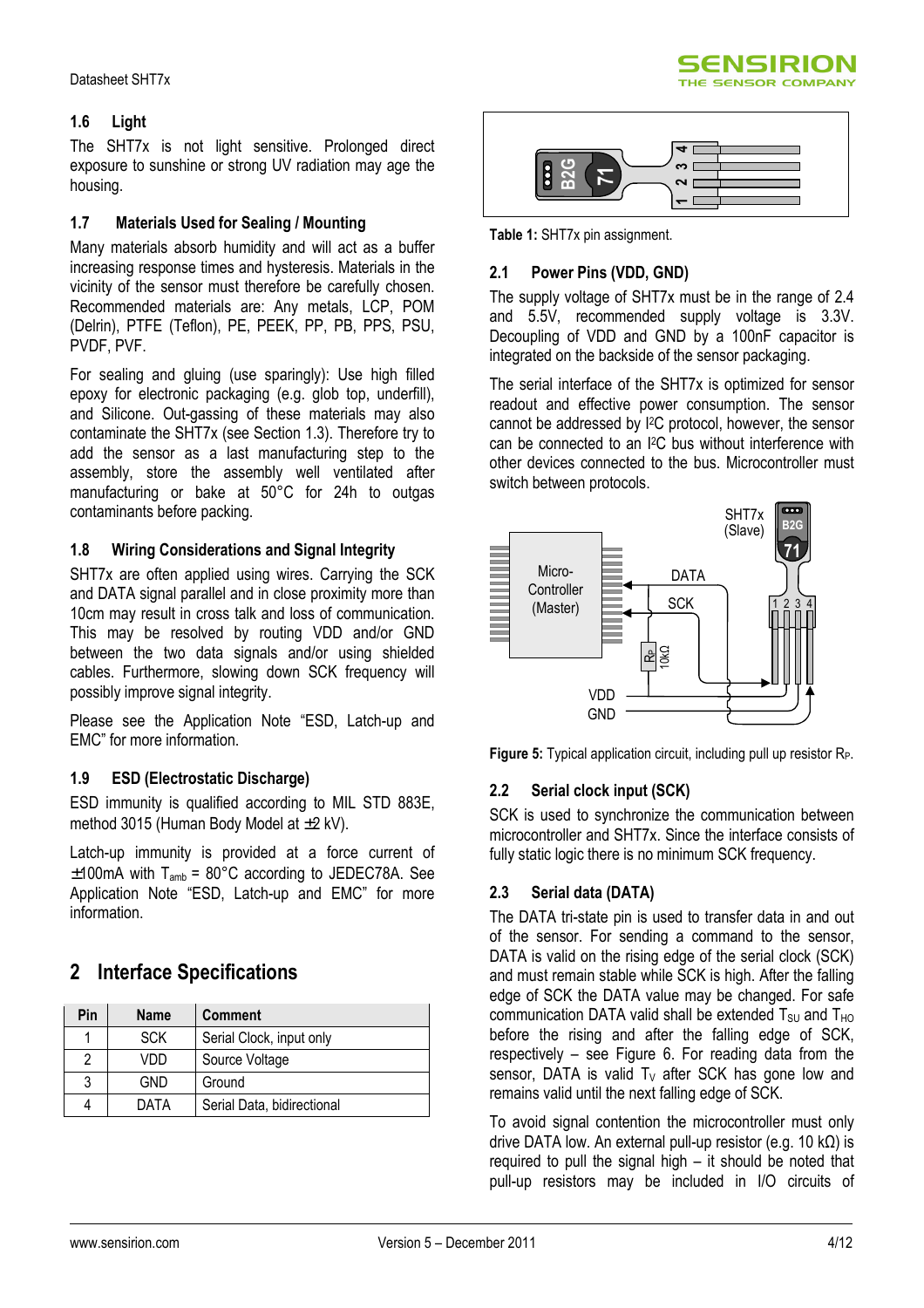microcontrollers. See Table 2 for detailed I/O characteristic of the sensor.

### **2.4 Electrical Characteristics**

The electrical characteristics such as power consumption, low and high level, input and output voltages depend on the supply voltage. Table 2 gives electrical characteristics of SHT7x with the assumption of 5V supply voltage if not stated otherwise. For proper communication with the sensor it is essential to make sure that signal design is strictly within the limits given in Table 3 and Figure 6. Absolute maximum ratings for VDD versus GND are +7V and -0.3V. Exposure to absolute maximum rating conditions for extended periods may affect the sensor reliability (e.g. hot carrier degradation, oxide breakdown).

| Parameter                    | Conditions            | min   | typ  | max  | Units |
|------------------------------|-----------------------|-------|------|------|-------|
| Power supply DC10            |                       | 2.4   | 3.3  | 5.5  | V     |
|                              | measuring             |       | 0.55 | 1    | mA    |
| Supply current               | average <sup>11</sup> | 2     | 28   |      | μA    |
|                              | sleep                 |       | 0.3  | 1.5  | μA    |
| Low level output<br>voltage  | $\ln 4 \text{ mA}$    | 0     |      | 250  | mV    |
| High level output<br>voltage | $R_P < 25 k\Omega$    | 90%   |      | 100% | VDD   |
| Low level input<br>voltage   | Negative going        | $0\%$ |      | 20%  | VDD   |
| High level input<br>voltage  | Positive going        | 80%   |      | 100% | VDD   |
| Input current on<br>pads     |                       |       |      | 1    | μA    |
|                              | on                    |       |      | 4    | mA    |
| Output current               | Tri-stated (off)      |       | 10   | 20   | μA    |

Table 2: SHT7x DC characteristics. R<sub>P</sub> stands for pull up resistor, while IOL is low level output current.



**Figure 6:** Timing Diagram, abbreviations are explained in Table 3. Bold DATA line is controlled by the sensor, plain DATA line is controlled by the micro-controller. Note that DATA valid read time is triggered by falling edge of anterior toggle.

### Parameter  $\vert$  Conditions  $\vert$  min  $\vert$  typ  $\vert$  max Units F<sub>SCK</sub> SCK Frequency  $VDD > 4.5V$  0 0.1 5 MHz VDD < 4.5V 0 0.1 1 MHz  $T_{\rm SCKx}$  SCK hi/low time  $\parallel$  100  $\parallel$  100  $\parallel$  ns  $T_{\mathsf{R}}/T_{\mathsf{F}}$  SCK rise/fall time  $\begin{array}{|c|c|c|c|}\n1 & 200 & * & ns\n\end{array}$  $T_{FO}$  DATA fall time  $OL = 5pF$   $3.5$  10 20 ns  $OL = 100pF | 30 | 40 | 200 | ns$ TRO DATA rise time \*\* \*\* \*\* ns  $T_v$  DATA valid time  $\vert$  200 250  $\vert$  \*\*\*  $\vert$  ns  $T_{\text{SU}}$  DATA setup time  $100$  150  $\text{***}$  ns  $T_{\text{HO}}$  DATA hold time  $\begin{array}{|c|c|c|c|c|c|}\n\hline\n10 & 15 & **** & ns\n\end{array}$

SENSIRION THE SENSOR COMPANY

\*  $T_{R\_max}$  +  $T_{F\_max}$  =  $(F_{SCK})$ -1  $T_{SCKH}$   $T_{SCKL}$ 

\*\*  $T_{R0}$  is determined by the  $R_P$ <sup>\*</sup>C<sub>bus</sub> time-constant at DATA line

\*\*\*  $\Gamma$ <sub>V</sub><sub>max</sub> and  $T$ <sub>SU</sub><sub>max</sub> depend on external pull-up resistor (R<sub>P</sub>) and total bus line capacitance (Cbus) at DATA line

\*\*\*\*  $T_{H0 \text{ max}} < T_V - \text{max} (T_{R0}, T_{F0})$ 

**Table 3:** SHT7x I/O signal characteristics, OL stands for Output Load, entities are displayed in Figure 6.

## **3 Communication with Sensor**

### **3.1 Start up Sensor**

As a first step the sensor is powered up to chosen supply voltage VDD. The slew rate during power up shall not fall below 1V/ms. After power-up the sensor needs 11ms to get to Sleep State. No commands must be sent before that time.

### **3.2 Sending a Command**

To initiate a transmission, a Transmission Start sequence has to be issued. It consists of a lowering of the DATA line while SCK is high, followed by a low pulse on SCK and raising DATA again while SCK is still high – see Figure 7.



**Figure 7:** "Transmission Start" sequence

The subsequent command consists of three address bits (only '000' is supported) and five command bits. The SHT7x indicates the proper reception of a command by pulling the DATA pin low (ACK bit) after the falling edge of the 8th SCK clock. The DATA line is released (and goes high) after the falling edge of the 9th SCK clock.

<sup>&</sup>lt;sup>10</sup> Recommended voltage supply for highest accuracy is 3.3V, due to sensor calibration.

<sup>11</sup> Minimum value with one measurement of 8 bit resolution without OTP reload per second, typical value with one measurement of 12bit resolution per second.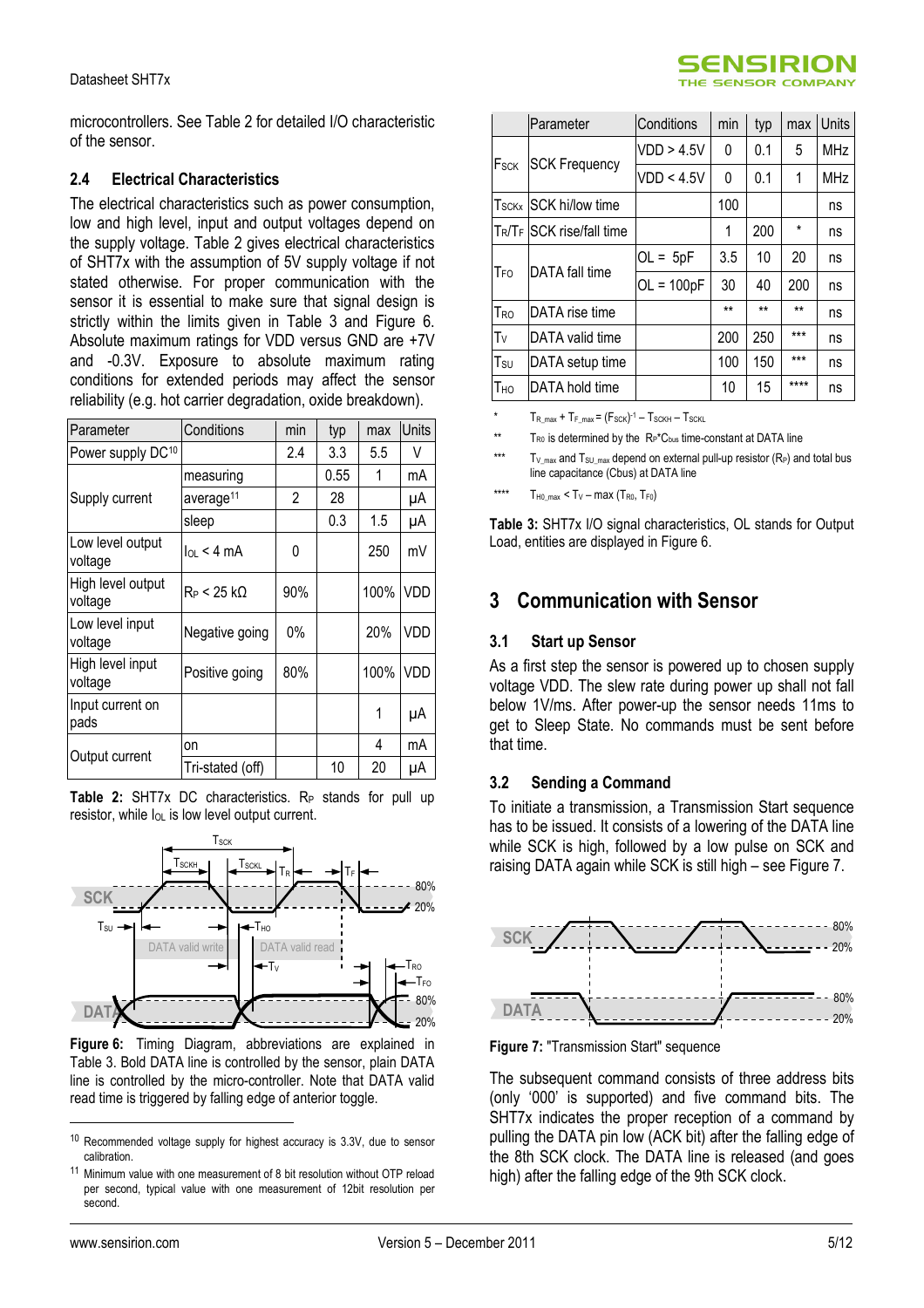Datasheet SHT7x

| Command                                                                                                                             | Code        |
|-------------------------------------------------------------------------------------------------------------------------------------|-------------|
| Reserved                                                                                                                            | 0000x       |
| <b>Measure Temperature</b>                                                                                                          | 00011       |
| <b>Measure Relative Humidity</b>                                                                                                    | 00101       |
| <b>Read Status Register</b>                                                                                                         | 00111       |
| Write Status Register                                                                                                               | 00110       |
| Reserved                                                                                                                            | 0101x-1110x |
| <b>Soft reset, resets the interface, clears the</b><br>status register to default values. Wait minimum<br>11 ms before next command | 11110       |

**Table 4:** SHT7x list of commands

### **3.3 Measurement of RH and T**

After issuing a measurement command ('00000101' for relative humidity, '00000011' for temperature) the controller has to wait for the measurement to complete. This takes a maximum of 20/80/320 ms for a 8/12/14bit measurement. The time varies with the speed of the internal oscillator and can be lower by up to 30%. To signal the completion of a measurement, the SHT7x pulls data line low and enters Idle Mode. The controller must wait for this Data Ready signal before restarting SCK to readout the data. Measurement data is stored until readout, therefore the controller can continue with other tasks and readout at its convenience.

Two bytes of measurement data and one byte of CRC checksum (optional) will then be transmitted. The micro controller must acknowledge each byte by pulling the DATA line low. All values are MSB first, right justified (e.g. the 5<sup>th</sup> SCK is MSB for a 12bit value, for a 8bit result the first byte is not used).

Communication terminates after the acknowledge bit of the CRC data. If CRC-8 checksum is not used the controller may terminate the communication after the measurement data LSB by keeping ACK high. The device automatically returns to Sleep Mode after measurement and communication are completed.

Important: To keep self heating below 0.1°C, SHT7x should not be active for more than 10% of the time – e.g. maximum one measurement per second at 12bit accuracy shall be made.

### **3.4 Connection reset sequence**

If communication with the device is lost the following signal sequence will reset the serial interface: While leaving DATA high, toggle SCK nine or more times – see Figure 8. This must be followed by a Transmission Start sequence preceding the next command. This sequence resets the interface only. The status register preserves its content.



**SENSIRION** THE SENSOR COMPANY

**Figure 8: Connection Reset Sequence** 

### **3.5 CRC-8 Checksum calculation**

The whole digital transmission is secured by an 8bit checksum. It ensures that any wrong data can be detected and eliminated. As described above this is an additional feature of which may be used or abandoned. Please consult Application Note "CRC Checksum" for information on how to calculate the CRC.

### **3.6 Status Register**

Some of the advanced functions of the SHT7x such as selecting measurement resolution, end-of-battery notice, use of OTP reload or using the heater may be activated by sending a command to the status register. The following section gives a brief overview of these features.

After the command Status Register Read or Status Register Write – see Table 4 – the content of 8 bits of the status register may be read out or written. For the communication compare Figure 9 and Figure 10 – the assignation of the bits is displayed in Table 5.



**Figure 9:** Status Register Write



**Figure 10:** Status Register Read

Examples of full communication cycle are displayed in Figure 11 and Figure 12.



**Figure 11:** Overview of Measurement Sequence. TS = Transmission Start, MSB = Most Significant Byte, LSB = Last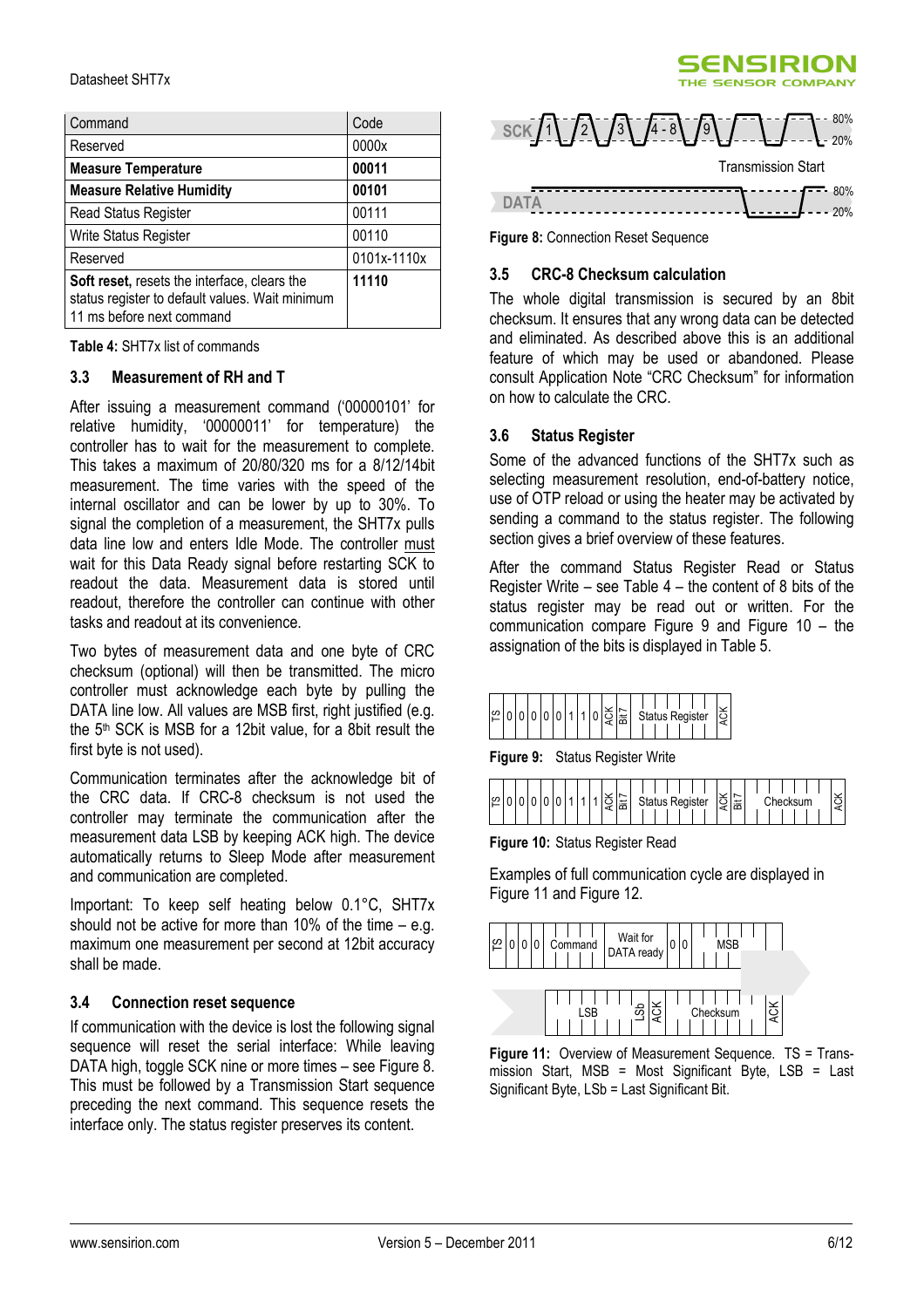#### **SENSIRION** THE SENSOR COMPANY



**Figure 12:** Example RH measurement sequence for value "0000'0100"0011'0001" = 1073 = 35.50%RH (without temperature compensation). DATA valid times are given and referenced in boxes on DATA line. Bold DATA lines are controlled by sensor while plain lines are controlled by the micro-controller.

| Bit | <b>Type</b> | Description                                                                                 | Default |                                                                    |
|-----|-------------|---------------------------------------------------------------------------------------------|---------|--------------------------------------------------------------------|
| 7   |             | reserved                                                                                    | 0       |                                                                    |
| 6   | R           | End of Battery (low voltage<br>detection)<br>$0'$ for VDD > 2.47<br>'1' for $VDD < 2.47$    | X       | No default value,<br>bit is only updated<br>after a<br>measurement |
| 5   |             | reserved                                                                                    | 0       |                                                                    |
| 4   |             | reserved                                                                                    | U       |                                                                    |
| 3   |             | For Testing only, do not use                                                                | 0       |                                                                    |
| 2   | R/W         | Heater                                                                                      | 0       | off                                                                |
| 1   | R/W         | no reload from OTP                                                                          | 0       | reload                                                             |
| U   | R/W         | $1' = 8$ bit RH / 12bit Temp.<br>resolution<br>$'0'$ = 12bit RH / 14bit Temp.<br>resolution | 0       | 12bit RH<br>14bit Temp.                                            |

**Table 5: Status Register Bits** 

Measurement resolution: The default measurement resolution of 14bit (temperature) and 12bit (humidity) can be reduced to 12 and 8bit. This is especially useful in high speed or extreme low power applications.

End of Battery function detects and notifies VDD voltages below 2.47 V. Accuracy is ±0.05 V.

Heater: An on chip heating element can be addressed by writing a command into status register. The heater may increase the temperature of the sensor by  $5 - 10^{\circ}C^{12}$ beyond ambient temperature. The heater draws roughly 8mA @ 5V supply voltage.

For example the heater can be helpful for functionality analysis: Humidity and temperature readings before and after applying the heater are compared. Temperature shall increase while relative humidity decreases at the same time. Dew point shall remain the same.

Please note: The temperature reading will display the temperature of the heated sensor element and not ambient temperature. Furthermore, the sensor is not qualified for continuous application of the heater.

OTP reload: With this operation the calibration data is uploaded to the register before each measurement. This may be deactivated for reducing measurement time by about 10ms.

# **4 Conversion of Signal Output**

### **4.1 Relative Humidity**

For compensating non-linearity of the humidity sensor – see Figure 13 – and for obtaining the full accuracy of the sensor it is recommended to convert the humidity readout  $(SO<sub>RH</sub>)$  with the following formula with coefficients given in Table 6:

$$
RH_{\text{linear}} = c_1 + c_2 \cdot SO_{RH} + c_3 \cdot SO_{RH}^2 \text{ (%RH)}
$$

| <b>SORH</b> | C1        | C <sub>2</sub> | C <sub>3</sub> |
|-------------|-----------|----------------|----------------|
| 12 bit      | $-2.0468$ | 0.0367         | -1.5955E-6     |
| 8 bit       | $-2.0468$ | 0.5872         | -4.0845E-4     |

**Table 6:** Humidity conversion coefficients

 $\overline{a}$ 12 Corresponds to 9 – 18°F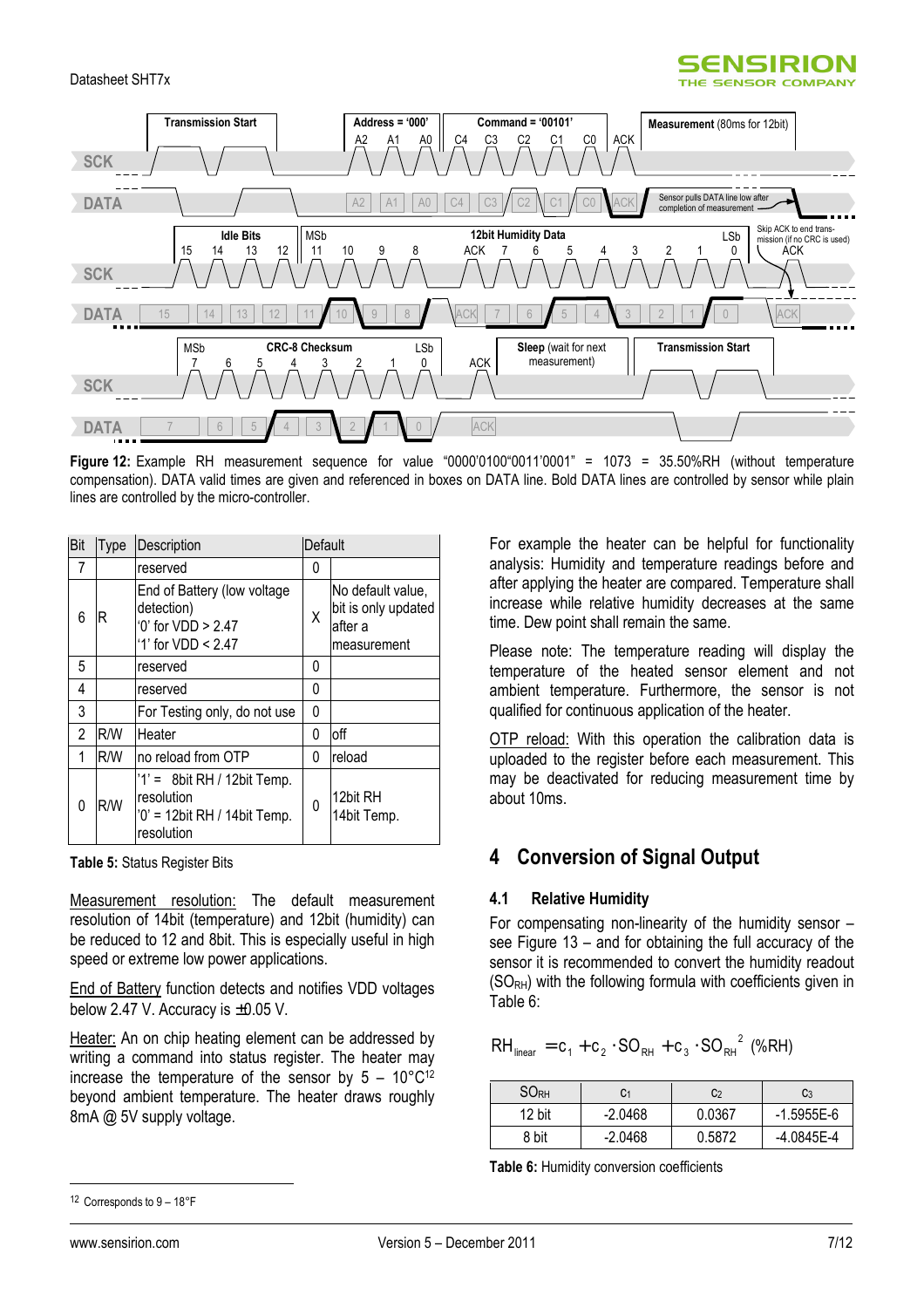Values higher than 99%RH indicate fully saturated air and must be processed and displayed as 100%RH13. Please note that the humidity sensor has no significant voltage dependency.



Figure 13: Conversion from SO<sub>RH</sub> to relative humidity

### **4.2 Temperature compensation of Humidity Signal**

For temperatures significantly different from 25°C (~77°F) the humidity signal requires temperature compensation. The temperature correction corresponds roughly to 0.12%RH/°C @ 50%RH. Coefficients for the temperature compensation are given in Table 8.

$$
\text{RH}_{\text{true}} = (\text{T}_{\text{C}} - 25) \cdot (t_1 + t_2 \cdot \text{SO}_{\text{RH}}) + \text{RH}_{\text{linear}}
$$

| <b>SORH</b> |      | I2      |  |  |
|-------------|------|---------|--|--|
| 12 bit      | 0.01 | 0.00008 |  |  |
| 8 bit       | 0.01 | 0.00128 |  |  |

**Table 7:** Temperature compensation coefficients

#### **4.3 Temperature**

The band-gap PTAT (Proportional To Absolute Temperature) temperature sensor is very linear by design. Use the following formula to convert digital readout  $(SO<sub>T</sub>)$ to temperature value, with coefficients given in Table 9:

 $T = d_1 + d_2 \cdot SO_\tau$ 

| <b>VDD</b> | $d_1$ (°C) | $d_1$ (°F) | SO <sub>T</sub> | $d_2$ (°C) | $d_2$ ( $\degree$ F) |
|------------|------------|------------|-----------------|------------|----------------------|
| 5V         | $-40.1$    | $-40.2$    | 14bit           | 0.01       | 0.018                |
| 4V         | $-39.8$    | $-39.6$    | 12bit           | 0.04       | 0.072                |
| 3.5V       | $-39.7$    | $-39.5$    |                 |            |                      |
| 3V         | $-39.6$    | $-39.3$    |                 |            |                      |
| 2.5V       | $-39.4$    | $-38.9$    |                 |            |                      |

**Table 8:** Temperature conversion coefficients.

### **4.4 Dew Point**

SHT7x is not measuring dew point directly, however dew point can be derived from humidity and temperature readings. Since humidity and temperature are both measured on the same monolithic chip, the SHT7x allows superb dew point measurements.

For dew point  $(T_d)$  calculations there are various formulas to be applied, most of them quite complicated. For the temperature range of  $-40 - 50^{\circ}$ C the following approximation provides good accuracy with parameters given in Table 10:

| $T_a(RH,T) = T_a \cdot$ — | $\ln\left(\frac{RH}{100\%}\right) + \frac{m \cdot T}{T_n + T}$               |
|---------------------------|------------------------------------------------------------------------------|
|                           | $\overline{m - ln\left(\frac{RH}{100\%}\right) - \frac{m \cdot T}{T_n + T}}$ |

| Temperature Range                  | Tn $(^{\circ}C)$ | m     |
|------------------------------------|------------------|-------|
| Above water,<br>$0 - 50^{\circ}$ C | 243.12           | 17.62 |
| Above ice,<br>$-40-0\degree C$     | 272.62           | 22.46 |

**Table 9:** Parameters for dew point  $(T_d)$  calculation.

Please note that "ln(…)" denotes the natural logarithm. For RH and T the linearized and compensated values for relative humidity and temperature shall be applied.

For more information on dew point calculation see Application Note "Introduction to Humidity".

## **5 Environmental Stability**

If sensors are qualified for assemblies or devices, please make sure that they experience same conditions as the reference sensor. It should be taken into account that response times in assemblies may be longer, hence enough dwell time for the measurement shall be granted. For detailed information please consult Application Note "Testing Guide".

SHT7x have been tested according to the test conditions given in Table 11. Sensor performance under other test conditions cannot be guaranteed and is not part of the sensor specifications. Especially, no guarantee can be given for sensor performance in the field or for customer's specific application.

Please contact Sensirion for detailed information.

<sup>&</sup>lt;sup>13</sup> If wetted excessively (strong condensation of water on sensor surface), sensor output signal can drop below 100%RH (even below 0%RH in some cases), but the sensor will recover completely when water droplets evaporate. The sensor is not damaged by water immersion or condensation.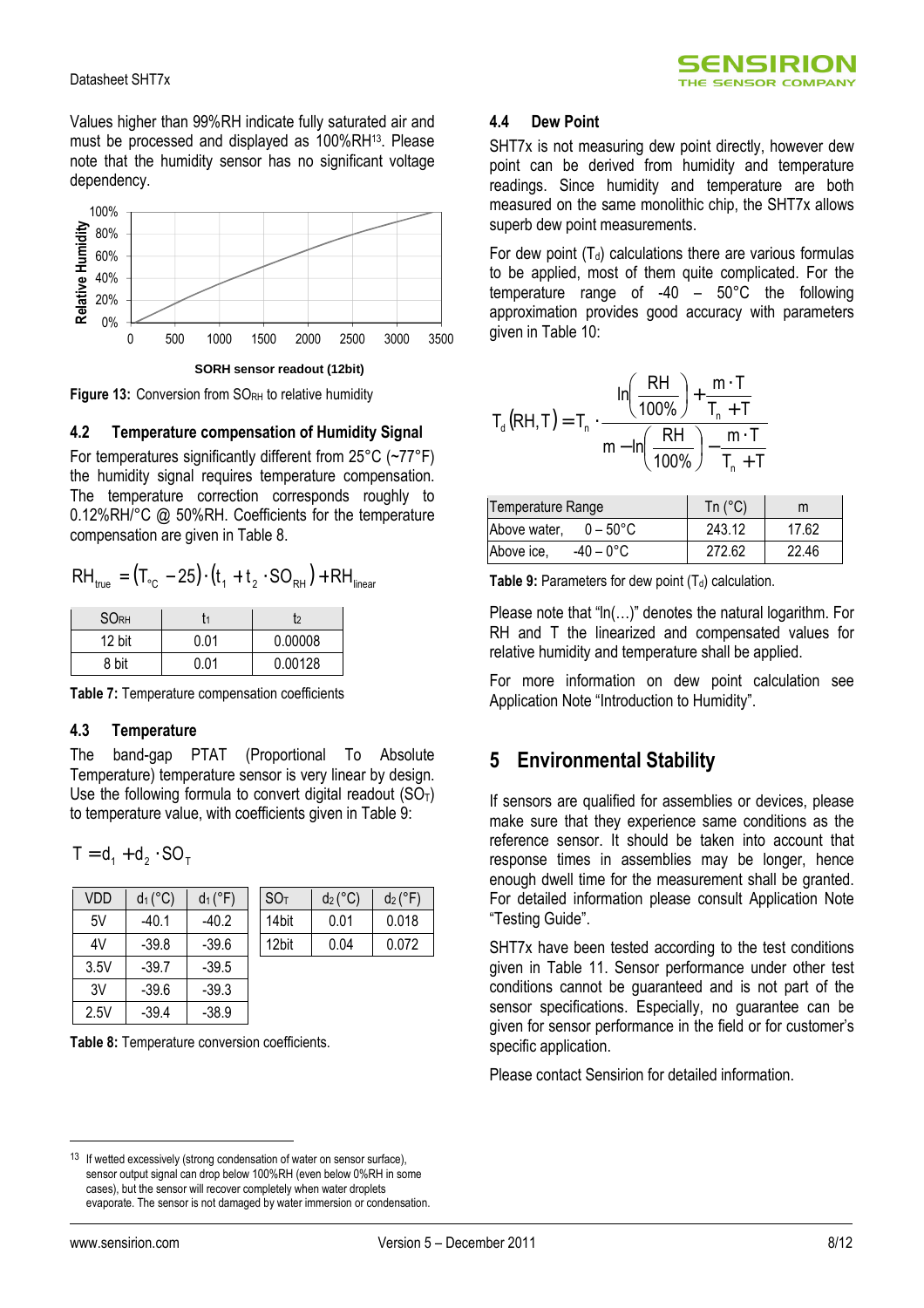| <b>Environment Standard</b> |                                                                                  | Results <sup>14</sup>    |
|-----------------------------|----------------------------------------------------------------------------------|--------------------------|
| <b>HTOL</b>                 | 125°C, 1000 h                                                                    | Within<br>specifications |
| TC.                         | $-40^{\circ}$ C - 125 $^{\circ}$ C, 500 cycles<br>Acc. JESD22-A104-C             | Within<br>specifications |
| <b>THU</b>                  | 85°C / 85%RH, 1000h                                                              | Within<br>specifications |
|                             | ESD immunity MIL STD 883E, method 3015<br>(Human Body Model at ±2kV)             | Qualified                |
| Latch-up                    | force current of $\pm 100$ mA with<br>$T_{amb}$ = 80 $^{\circ}$ C, acc. JEDEC 17 | Qualified                |

**Table 10:** Qualification tests: HTSL = High Temperature Storage Lifetime, TC = Temperature Cycles, UHST = Unbiased Highly accelerated temperature and humidity Test, THU = Temperature humidity unbiased

# **6 Packaging**

### **6.1 Packaging type**

The device is supplied in a single-in-line pin type package. The sensor housing consists of a Liquid Crystal Polymer (LCP) cap with epoxy glob top on a standard 0.6 mm FR4 substrate. The sensor head is connected to the pins, by a small bridge to minimize heat conduction and response times. The pins are made of Cu/Be alloy coated with 1.3µm Ni and 0.5µm Au, which are soldered to the FR4 substrate by lead-free solder paste. The gold plated back side of the sensor head is connected to the GND pin. A 100nF capacitor is mounted on the back side between VDD and GND. The device is fully RoHS and WEEE compliant – thus it is free of of Pb, Cd, Hg, Cr(6+), PBB and PBDE.

Size including pins is 19.5 x 5.08 x 3.1mm. Total weight: 168 mg, weight of sensor head: 73 mg.

All pins are Au plated to avoid corrosion. They can be soldered or mate with most 1.27 mm (0.05'') sockets, for example: Preci-dip / Mill-Max R851-83-004-20-001 or similar.

### **6.2 Traceability Information**

All SHT7x are marked with an alphanumeric, three digit code on the chip cap – see "B2G" on Figure 1. The lot numbers allow full traceability through production, calibration and testing. No information can be derived from the code directly, respective data is stored at Sensirion.

Labels on the reels are displayed in Figure 14 and Figure 15, they both give traceability information.

| Lot No.                        |                                       |
|--------------------------------|---------------------------------------|
| Lot No.:<br>Quantity:<br>ROHS: | XX0-NN-YRRRTTTTT<br>RRRR<br>Compliant |

SENSIRION THE SENSOR COMPANY

**Figure 14:** First label on reel: XX = Sensor Type (71 for SHT71).  $NN =$  Chip Version (04 for V4), Y = last digit of year, RRR = number of sensors on reel divided by 10 (200 for 2000 units), TTTTT = Traceability Code.



**Figure 15:** Second label on reel: For Device Type and Part Order Number please refer to Table 12, Delivery Date (also Date Code) is date of packaging of sensors (DD = day,  $MM =$ month, YYYY = year), CCCC = number of order.

### **6.3 Shipping Package**

SHT7x are shipped in 32mm tape at 50pcs each – for details see Figure 16 and Table 12. Reels are individually labeled with barcode and human readable labels, see section 6.2.

| Sensor Type | Packaging           | Quantity | <b>Order Number</b> |
|-------------|---------------------|----------|---------------------|
| SHT71       | <b>Tape Stripes</b> | 50       | 1-100092-04         |
| SHT75       | <b>Tape Stripes</b> | 50       | 1-100071-04         |

**Table 11:** Packaging types per sensor type.

Dimensions of packaging tape are given in Figure 16. All tapes have a 7 pockets empty leader tape (first pockets of the tape) and a 7 pockets empty trailer tape (last pockets of the tape).

<sup>&</sup>lt;sup>14</sup> According to accuracy and long term drift specification given on Page 2.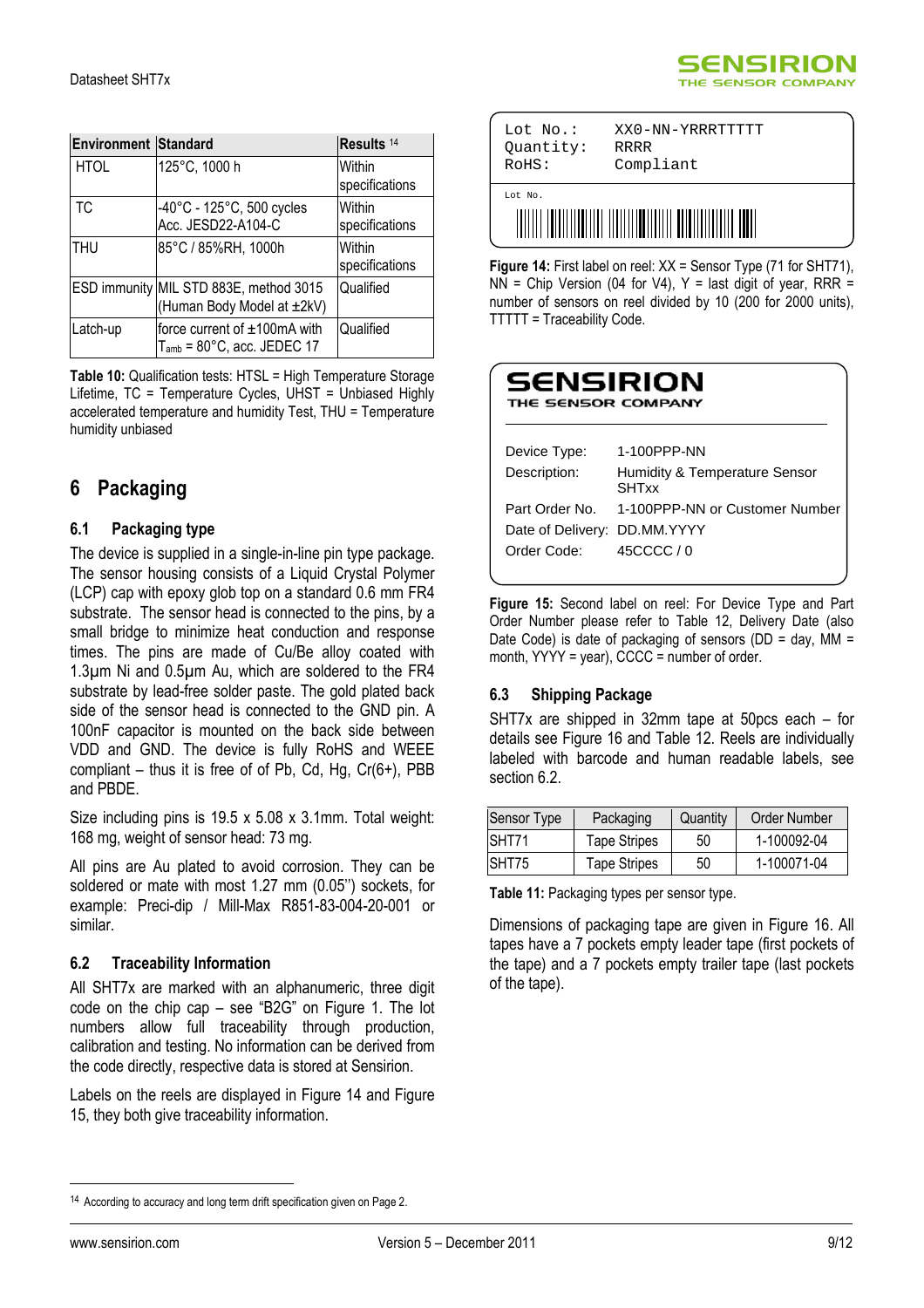



**Figure 16:** Tape configuration and unit orientation within tape, dimensions in mm (1mm = 0.039inch). Leader tape is to the right of the figure, trailer tape to the left.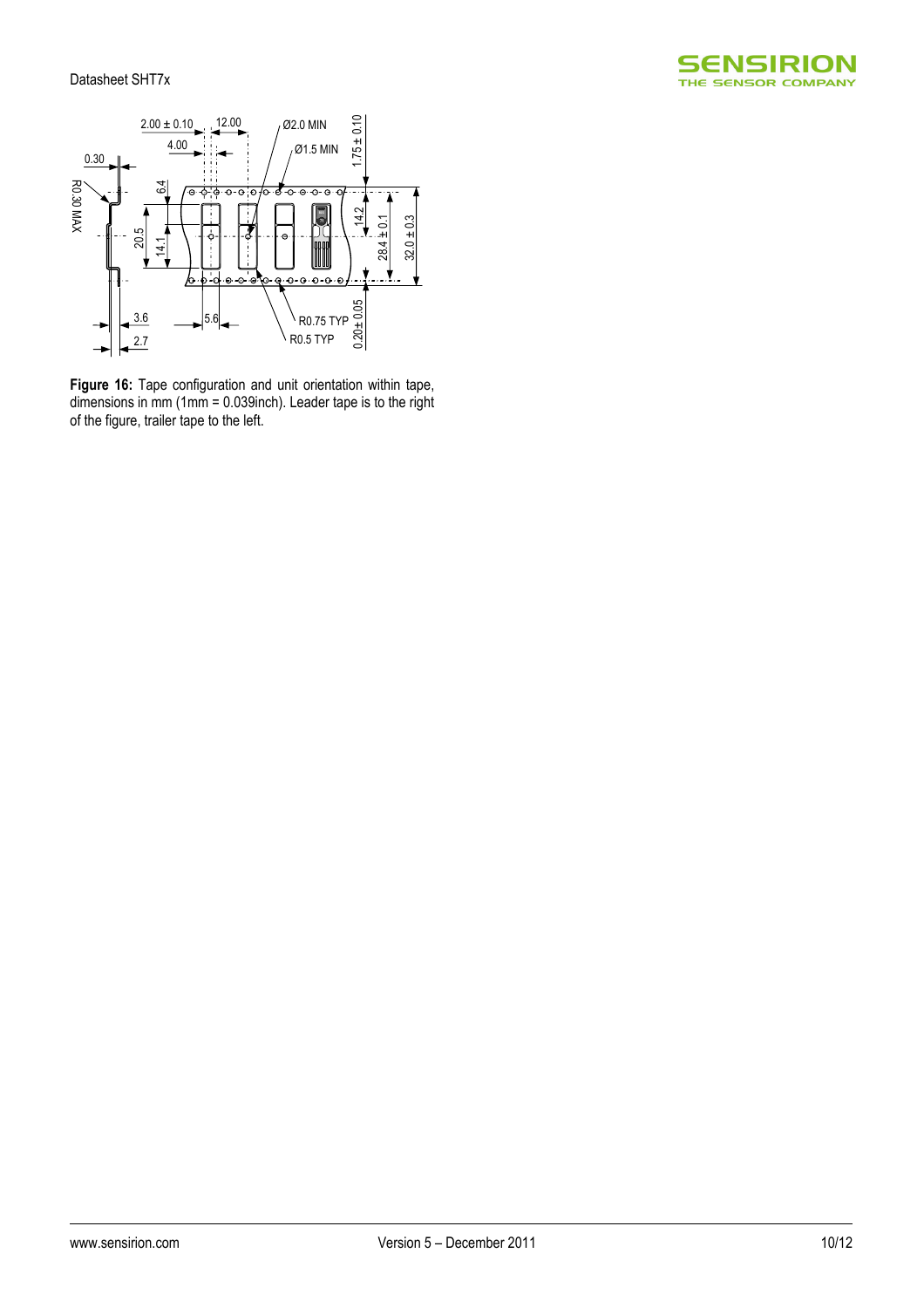# **Revision History**

| <b>Date</b>      | <b>Version</b> | Page(s) | <b>Changes</b>                                                                     |
|------------------|----------------|---------|------------------------------------------------------------------------------------|
| March 2007       | 3.0            | i – 10  | Data sheet valid for SHTxx-V4 and SHTxx-V3                                         |
| <b>July 2008</b> | 4.0            | l – 10  | New release, rework of datasheet                                                   |
| April 2009       | 4.2            | 2, 7    | Amended foot note 2, communication diagram changed (Figure 12)                     |
| May 2010         | 4.3            | $-11$   | Errors eliminated, information added – for details please ask for change protocol. |
| December 2011    |                | ., 7-9  | References to V3 sensors eliminated.                                               |